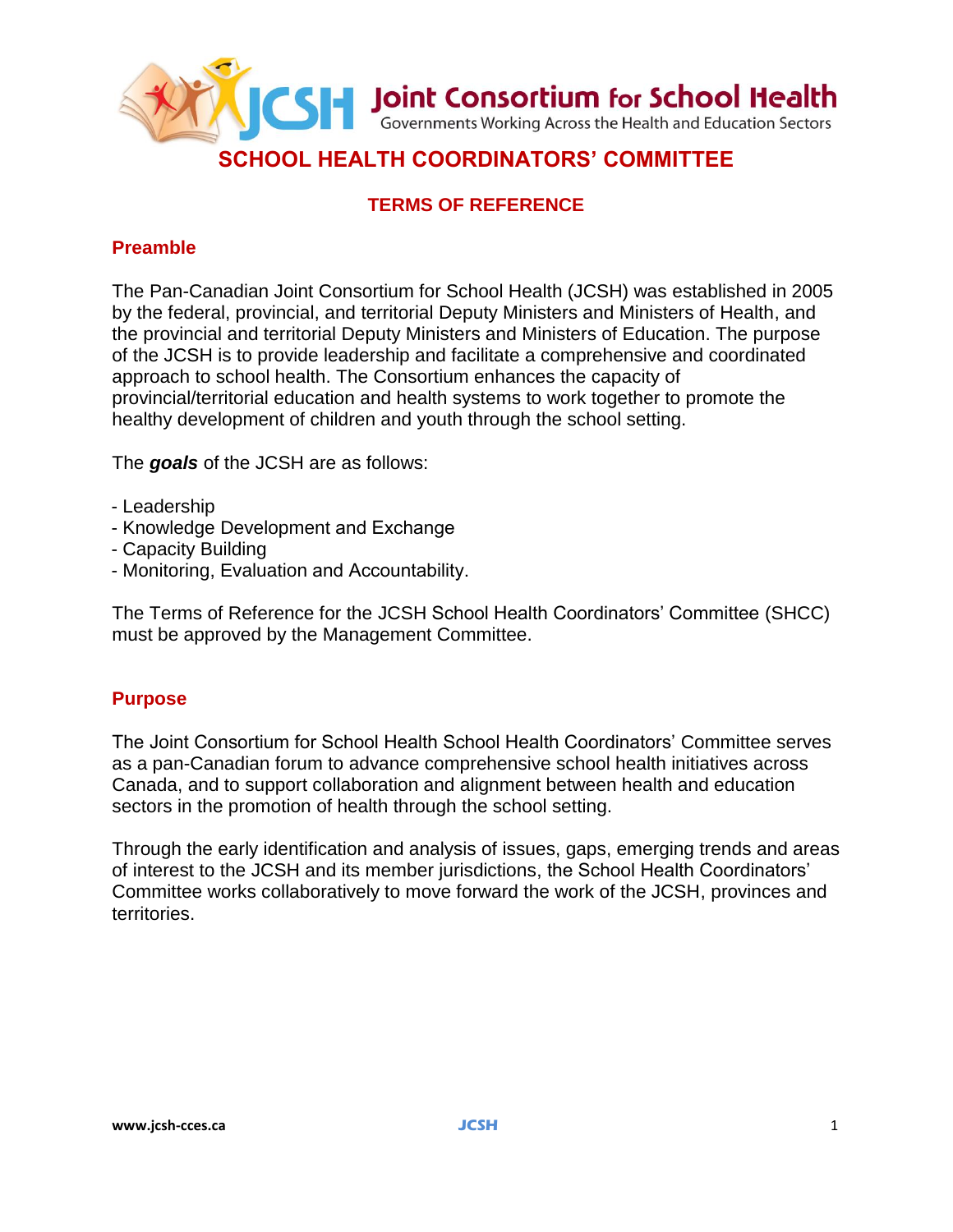

The School Health Coordinators' Committee will be guided by the following principles:

- *Partnership:* Members will support actions that strengthen partnerships across jurisdictional boundaries and across traditional health and education sectors.
- *Participation:* Members will contribute ideas and input to respond to requests from the JCSH Secretariat and other Committee members.
- *Collaboration:* Members will work together in a spirit of collaboration, and support actions that meet both their own jurisdictional needs and those of other member jurisdictions.
- *Integration***:** Members will support actions that further the integration of the health and education sectors.
- *Effectiveness***:** Members will support actions that are based on effective and innovative practices.
- *Open Communication***:** Members will openly share information with other members when that information might affect the ability of the Consortium to meet its goals.
- *Promotion***:** Members will support the goals of the Consortium within their own jurisdictions.
- *Timeliness***:** Members will support the operational requirements of the Secretariat by being engaged in the business of the Consortium and by ensuring actions are carried out in a timely manner.
- *Mutual Support***:** As appropriate, and with the support of the Management Committee and the JCSH Secretariat, Members will take leadership in moving forward work of the JCSH.

## **Objectives**

The School Health Coordinators' Committee supports the work of the JCSH by

- supporting collaboration and alignment between health and education sectors in the promotion of health through the school setting;
- facilitating a linkage between JCSH projects and jurisdictional experts to inform work on such projects;

**www.jcsh-cces.ca JCSH**2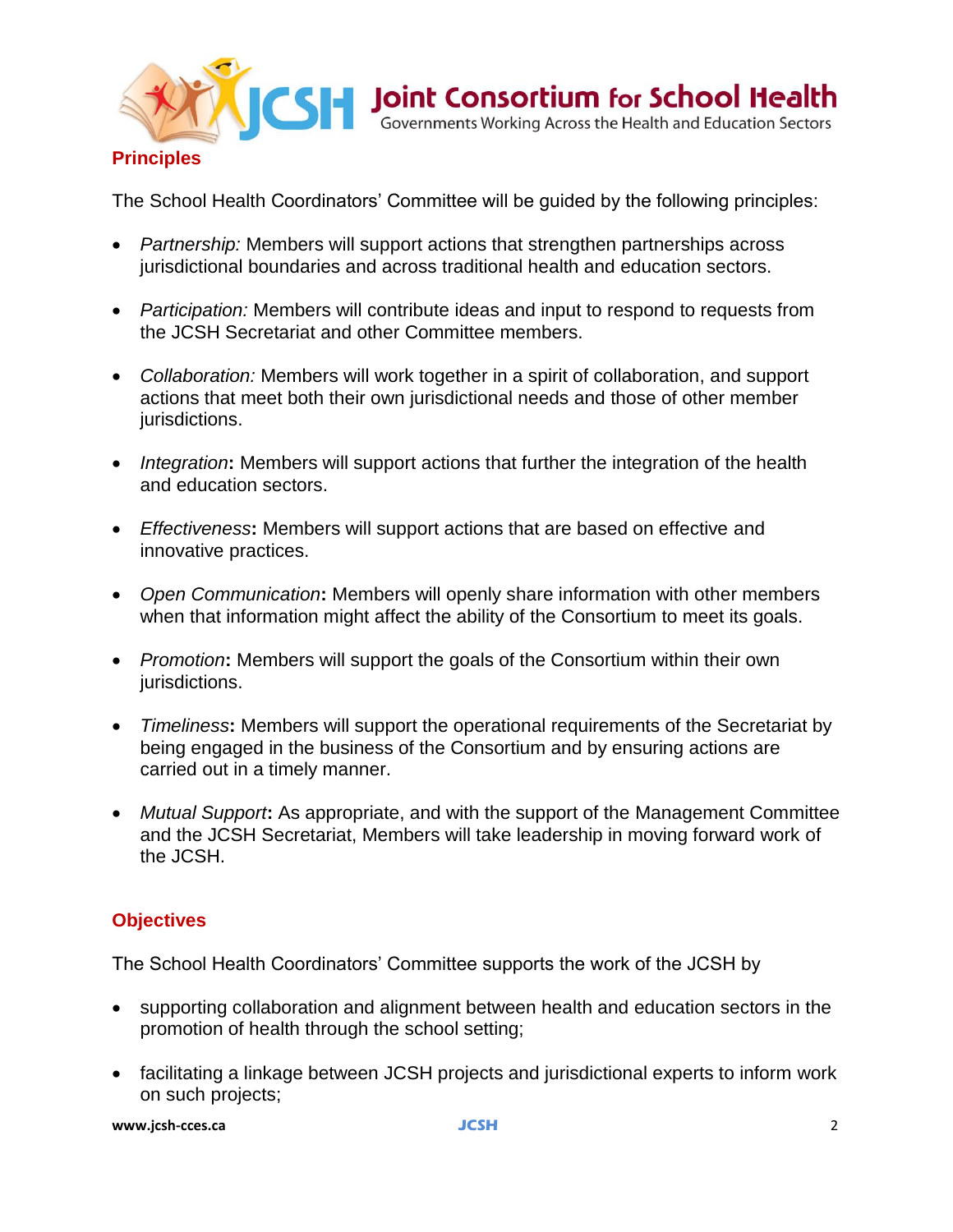

- contributing jurisdictional expertise and contexts to the Consortium's overall understanding of, and action on, pan-Canadian initiatives;
- providing jurisdictional input into, and updates on, issues relevant to the work of the JCSH;
- providing input into JCSH initiatives (e.g. Annual Report, Resources);
- capitalizing on creating opportunities to represent the JCSH in local / provincial / national / international forums; and
- through the co-chairs, providing updates on the work of the SHCC to the Management Committee.

## **Membership and Process**

#### *Membership*

The School Health Coordinators' Committee comprises

- School Health Coordinators appointed by each JCSH member jurisdiction; and
- the JCSH Executive Director.

The SHCC invites representation from the Public Health Agency of Canada (PHAC) to participate in discussions in an advisory and funding capacity; however, such representative(s) are not SHCC member(s).

#### *Working Groups*

As appropriate, the School Health Coordinators' Committee may create working groups to support the work of the JCSH.

Terms of Reference, budget and scope of work for these Working Groups must first be approved by the Management Committee.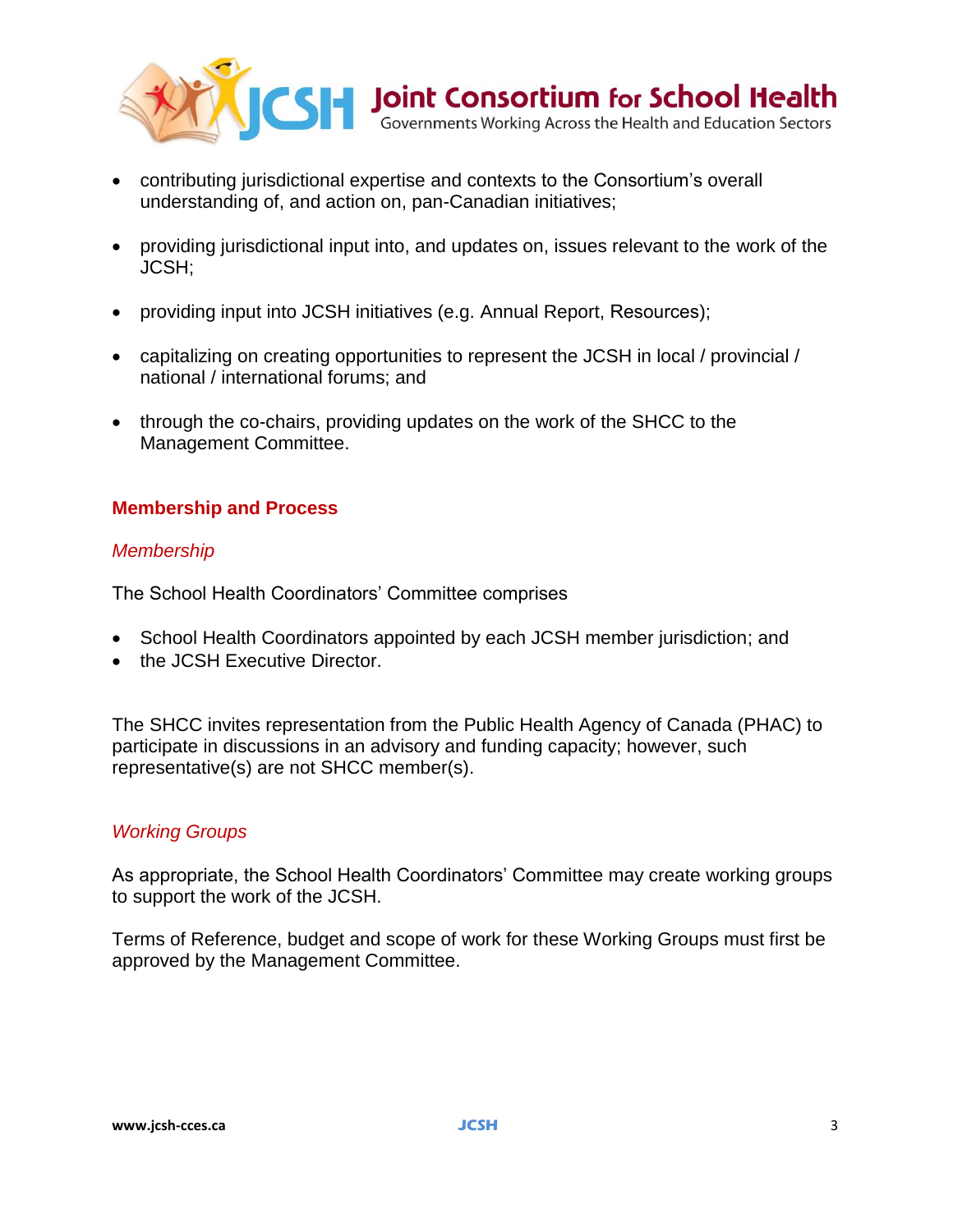

While the SHCC is not a decision making body, it makes recommendations to the Management Committee regarding issues and priorities relevant to the mandate of the JCSH.

When recommendations are required, they will be made through consensus whenever possible. Where not possible, a majority of the school health coordinators shall make the recommendation.

SHCC Records of Discussion, as well as those of working groups, will reflect any nonconsensus.

Each member of the committee (one vote per jurisdiction) will have an equal vote. A minimum of fifty percent of the committee is required to constitute a quorum for meetings.

#### *Committee Chair*

The SHCC has two co-chairs:

- one on-going co-chair from the JCSH Secretariat host province (to remain in place for the duration of the five-year mandate); and
- one rotating provincial/territorial co-chair, to alternate every two years..

Co-chairs are supported in this function by the JCSH Secretariat.

Co-chairs are ex-officio members of each SHCC working group and may attend meetings of such groups as appropriate, bearing in mind the need for balance in cochair and jurisdictional perspectives.

In consultation with the SHCC and/or the JCSH Secretariat, the SHCC may be formally represented by any Member.

#### *Budget*

One SHCC member per jurisdiction will be reimbursed by the JCSH for travel and accommodation expenses to a maximum of two face-to-face meetings annually.

Each jurisdiction is required to cover costs for any additional meeting participants representing that jurisdiction.

**www.jcsh-cces.ca JCSH**4